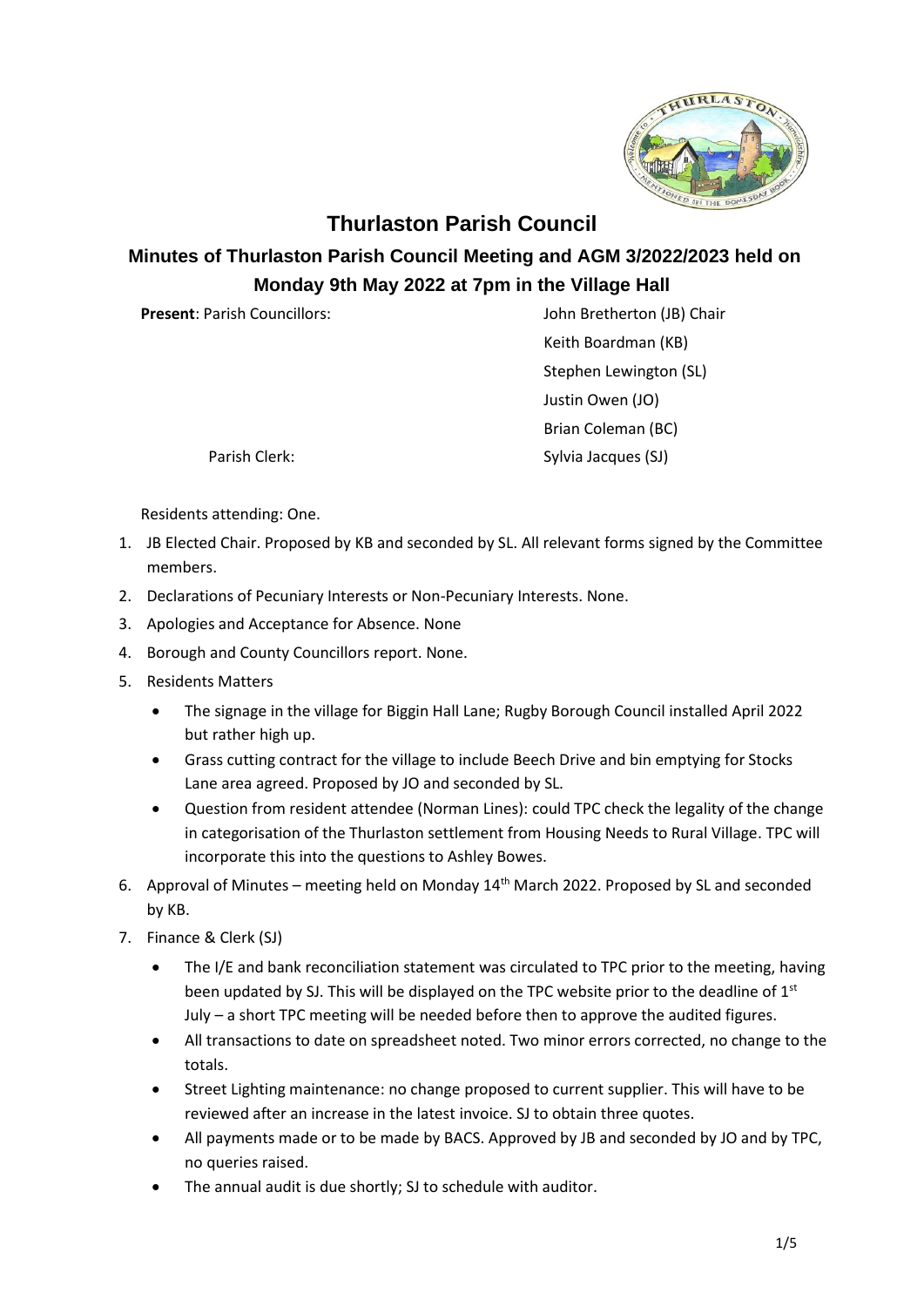- 8. Planning subcommittee (KB & JB)
	- (a) KB to ask Sustrans for their preferred solution for the Potsdam link road (the Sustrans side of the Tritax view on delays in agreeing a way forward). KB to touch base with Cawston Greenway.
	- (b) Collaboration with neighbouring parishes. (JB) JB will continue to try to set this up.

Parish planning applications:

- (c) R20/1030 & R21/0152 to receive an update on the position regarding Thurlaston Meadows applications: (a) bungalow scheme and (b) annex extension. (JB/KB/JO). Neil Pearce has the information he needs and will review both applications.
- (d) R21/0477 Erection of No 6 dwellings at Malt House, Thurlaston. No decision (KB).
- (e) R21/1208 The Latch proposed demolition and erection of 2 no. dwellings. No Decision. (KB). KB to write to WCC regarding the egress concerns.
- (f) R22/0018 No 4 The Gardens Approved (KB).
- RBC and WCC planning applications (KB):
	- (g) R21/0823 Zone D Extended landscaping with bunds and an acoustic fence. TPC representation submitted on 9th Sept 2021. Approved.
	- (h) R21/0829 Provision of Symmetry Park Energy Centre. Approved.
	- (i) R21/0790 Zone D (east) site layout with warehouse, parking and fencing. No decision.

Other external Meetings:

(j) Mannie Ketley – RBC - report on meeting with held 25th March 2022 (Village Hall/Walk) (BC).

This was a familiarisation visit and an expression of concern by the village of the impact that such a development is likely to have on the landscape and the village. We were keen to identify and follow up any mitigating actions that could be implemented, also any management action that was necessary, like measuring current ambient conditions, e.g., light at night, sound and polluting emissions. A concern was also reiterated over the lack of a composite plan for traffic flows in SW Rugby. The Sustrans opportunities towards the Potsford Dam were also discussed.

- 9. Village Design Statement (JB)
	- JB to ask Neil Pearce how much it would cost for them to finish it off.
	- NDP discussed, but discounted as an alternative way forward to VDS.
	- Liaison to be opened with Mary Cook/VHC on VH future plans.
- 10. Trees Update (JO)
	- Trees on Beech Drive (JO/SJ/BC) JO to submit revised application.
	- Updated Trees Maps SJ (Action 2020.024). JO contact with David Gower. JO received the updated maps – action to be closed. Maps to be forwarded to the Committee.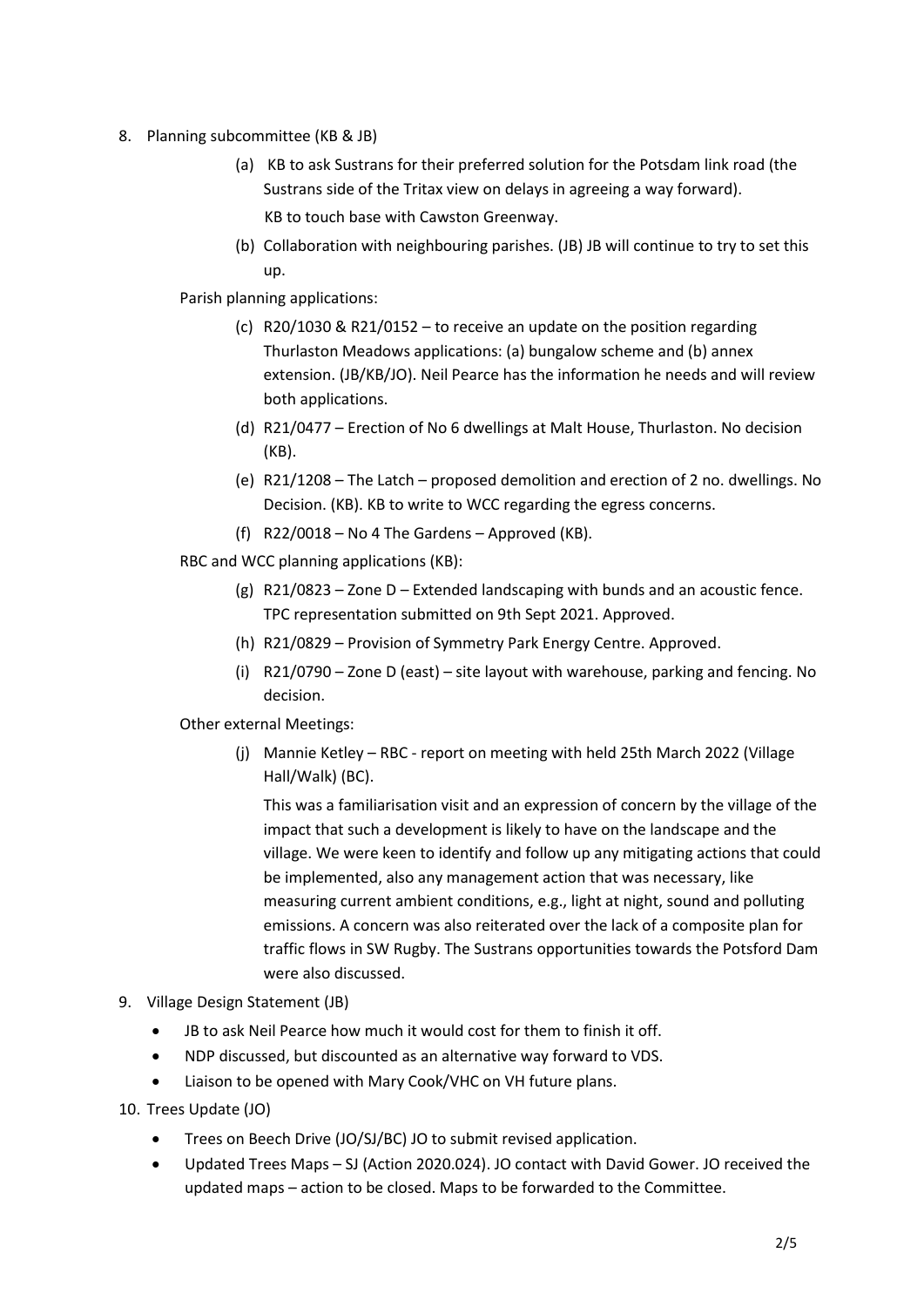- 11. Policy and Procedures (KB)
	- Two new policies Health & Safety and Expenses now on website.
	- Revised schedule of documents and proposed review dates.
	- Sickness and Absence policy to be put onto website. To include COVID. (SL).
	- Disciplinary procedure to be put onto website. To include COVID. (SL).
- 12. ICT (KB) Nothing to report.
- 13. Thurlaston Archives (BC)

BC to carry this forward with those at the APM who expressed an interest.

- 14. Poors Plot
	- Outstanding action to provide publicity information and Trustee meeting dates for the TPC website. (SJ) Action on way forward. Very disappointed that we did not even receive a short report for the APM. There is still no form for the website. Their charities report is overdue. Concerns expressed that very little information is shared/offered.
- 15. Thurlaston Chronicle (SJ) good teamwork has produced the Chronicle and this has been delivered around the village. PDF required for the website.
- 16. Councillors' reports for any other items not covered elsewhere on the agenda (All)
	- None
- 17. Items for Future Consideration (All)
	- TPC to plant a tree for the Platinum Jubilee celebrations at the time of the Village Tea Party on 5th June. SJ to purchase a crab-apple tree for planting.
	- WALC membership renewed.
	- Insurance renewal; SJ will request 3 quotes.
	- SJ enquire about switching off street lights at midnight.

Parish Clerk, Sylvia Jacques, wishes to praise the Councillors for all the work they have put in to enable the Annual Parish meeting to have taken place on 28<sup>th</sup> April 2022. All are volunteers and some have full time jobs and they spend long hours working for the village and its residents. This year in particular, with many more planning applications, that have an impact on the village, it was sad that out of a possible 300 residents only 28 came to the meeting. A meeting that was very interesting and enlightening with PowerPoint presentation giving great detail on the local plans.

Meeting closed at 21.30pm.

The next Parish Council meeting will be held on 11<sup>th</sup> July 2022.

Signed by………………………………………Chair John Bretherton Dated……………………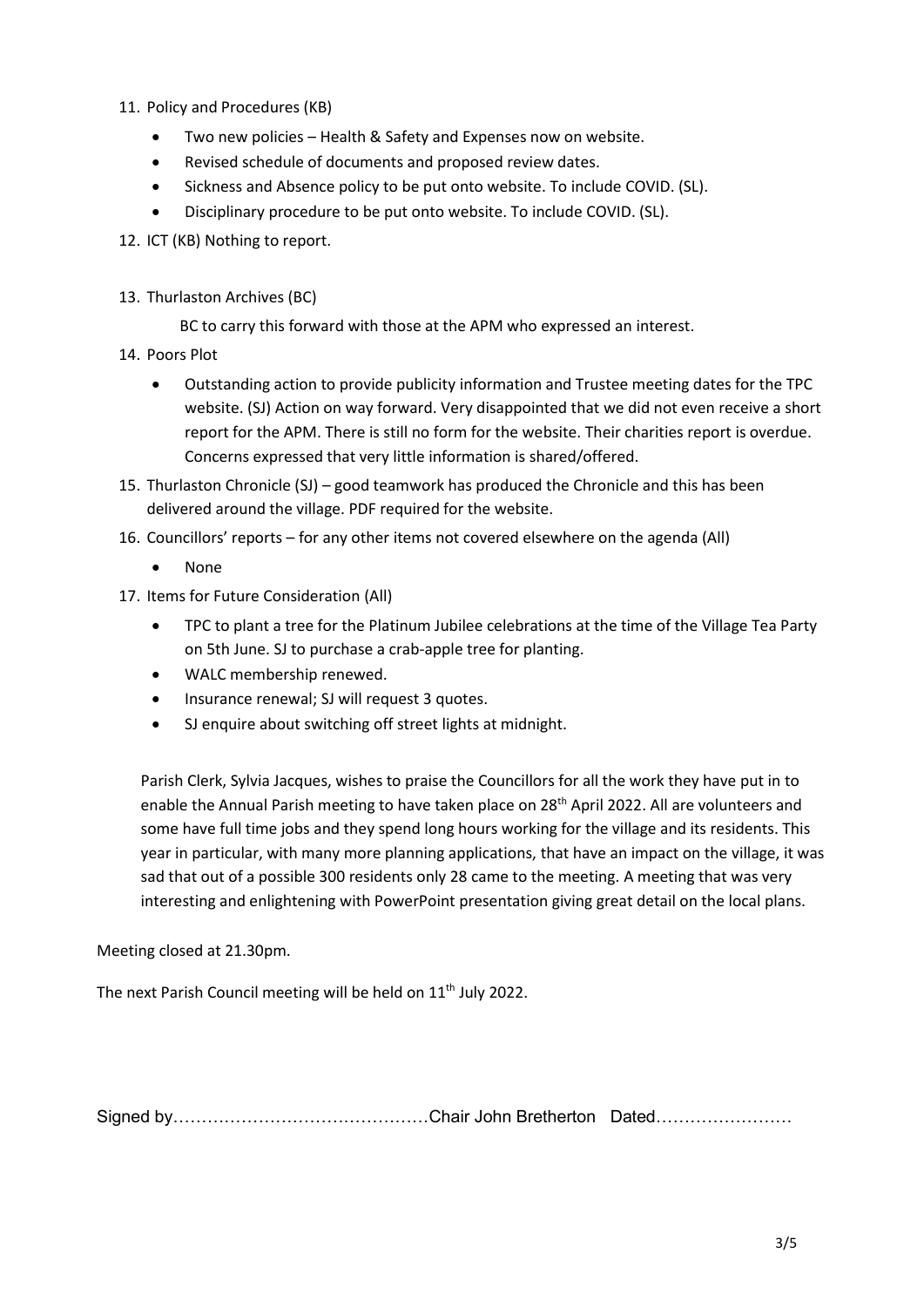## **Appendix 1**

## **Actions from Minutes of Meeting 3/2022/2023 held on Monday 9 th May 2022:**

|          | Due By   | Owner     | <b>Action</b>                                                                                                                                                                                                                                                              | <b>Progress</b>                                                                                                                                                                                                                       | <b>Status</b> |
|----------|----------|-----------|----------------------------------------------------------------------------------------------------------------------------------------------------------------------------------------------------------------------------------------------------------------------------|---------------------------------------------------------------------------------------------------------------------------------------------------------------------------------------------------------------------------------------|---------------|
| 2021.026 | July 22  | SJ/KB     | Add risk of the Clerk being<br>unable to carry out her<br>function (and that WALC<br>carries a list of locum Clerks,<br>and that other local clerks<br>could assist)                                                                                                       | SJ has received a response<br>from WALC and a list of<br>locum clerks is being<br>compiled. Check for update<br>with WALC.                                                                                                            | Open          |
| 2021.032 | July 22  | JB        | JB to ensure VDS review is<br>completed and to submit the<br>finished draft VDS to Martin<br>Needham at RBC.                                                                                                                                                               | Avon's initial review<br>concluded that the<br>approach has too many<br>elements of an NDP. It<br>needs to be reworked to<br>only include design<br>statements. Norman Lines,<br>Colin & Mary Cook will be<br>the resident reviewers. | Open          |
| 2021.039 | May 22   | SJ        | Clerk to produce list of main<br>contacts in her work.                                                                                                                                                                                                                     | Ongoing                                                                                                                                                                                                                               | Open          |
| 2022.001 | May 22   | SJ/JB     | Organise meeting with<br><b>Cawston TPC</b>                                                                                                                                                                                                                                | SJ to agree a date with<br>Cawston on a Tuesday<br>afternoon after 5pm. SJ<br>having difficulty with<br>contact. JB will try.                                                                                                         | Open          |
| 2022.004 | April 22 | SJ        | To contact the auditor for<br>date.                                                                                                                                                                                                                                        |                                                                                                                                                                                                                                       | Open          |
| 2022.006 | April 22 | SJ        | Contact clerk to Poors Plot for<br>paperwork and dates                                                                                                                                                                                                                     | Seek advice                                                                                                                                                                                                                           | Open          |
| 2022.008 | May 22   | <b>SJ</b> | To organise TPC planting a<br>tree for the Platinum Jubilee<br>celebrations at the time of the<br>Village Tea Party on 5th June.<br>SJ to investigate what tree to<br>purchase and ask WCC where<br>TPC could plant it.                                                    | SJ to purchase a crab apple<br>tree                                                                                                                                                                                                   | Open          |
| 2022.012 | July 22  | BC        | Village Archives: BC to provide<br>TPC with a one-page proposal<br>for maintaining archives, with<br>some examples.                                                                                                                                                        |                                                                                                                                                                                                                                       | Open          |
| 2022.017 | May 22   | SJ        | Obtain three insurance quotes<br>for renewal of TPC's policy                                                                                                                                                                                                               |                                                                                                                                                                                                                                       | Open          |
| 2022.019 | July 22  | SJ        | To find if the BH lane sign<br>could be lowered as it is rather<br>high.                                                                                                                                                                                                   |                                                                                                                                                                                                                                       | New           |
| 2022.020 | July 22  | SJ        | I/E & bank reconciliation<br>statement: to provide these to<br>KB for posting on the TPC<br>website when available. This<br>will be done prior to the<br>deadline of $1^{st}$ July – a short<br>TPC meeting will be needed<br>before then to approve the<br>audit figures. |                                                                                                                                                                                                                                       | New           |